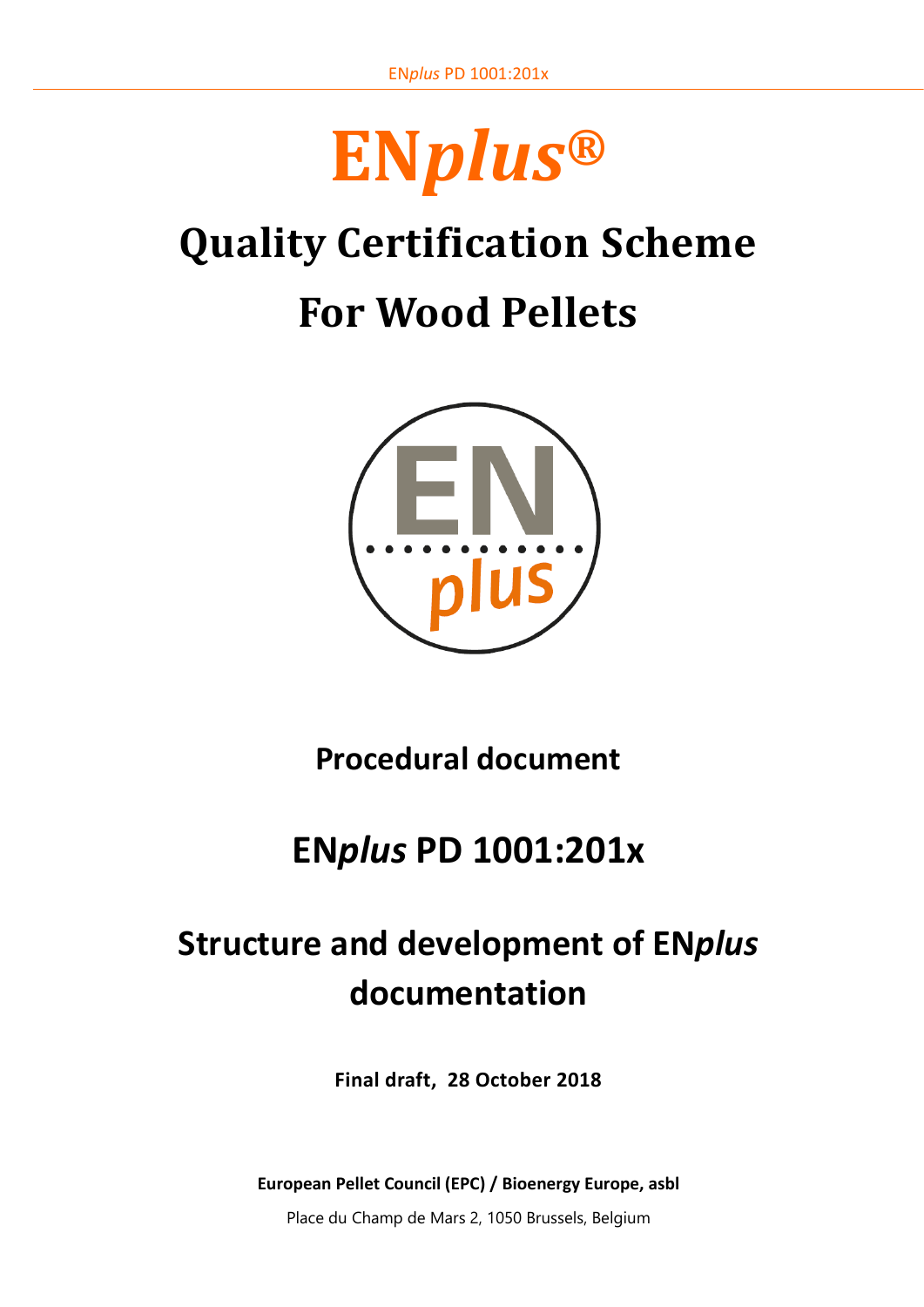#### **Copyright notice**

© Bioenergy Europe 2018

This document is copyright-protected by Bioenergy Europe. This document is freely available from the EN*plus*® website [\(www.enplus-pellets.eu\)](http://www.enplus-pellets.eu/) or upon request.

No part of this document, covered by the copyright, may be changed or amended, reproduced or copied in any form or by any means, for commercial purposes, without the permission of Bioenergy Europe.

The only official version of this document is in English. Translations of this document can be provided by EPC/ Bioenergy Europe or a National Licenser. In case of any doubt, the English version prevails.

EPC/ Bioenergy Europe Place du Champ de Mars 2 1050 Brussels, Belgium Tel: + 32 2 318 40 35, E-mail: [enplus@pelletcouncil.eu](mailto:enplus@pelletcouncil.eu)

**Document name:** Structure and development of EN*plus*® documentation **Reference number**: EN*plus* PD 1001:201x **Approved by: Date:** YYYY-MM-DD **Publication date: Date of entry into force: Transition period:**

© AEBIOM 2018 Page 2 of 23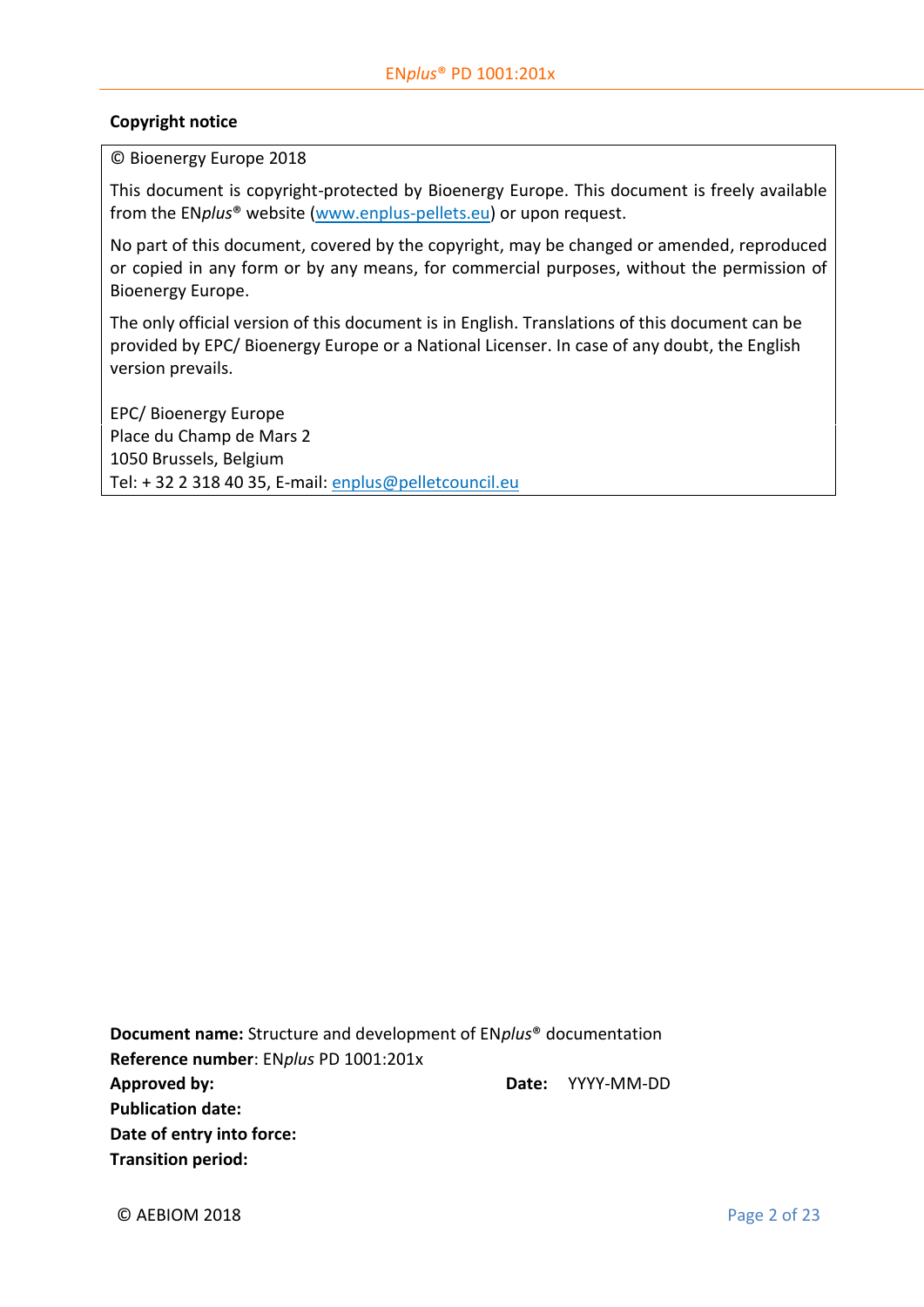# **CONTENT**

| 1   |                                                                              |  |  |  |  |
|-----|------------------------------------------------------------------------------|--|--|--|--|
| 2   |                                                                              |  |  |  |  |
| 3   |                                                                              |  |  |  |  |
| 4   | Organisational Structure and Responsibilities for development of the ENplus® |  |  |  |  |
| 5   |                                                                              |  |  |  |  |
| 5.1 |                                                                              |  |  |  |  |
| 5.2 |                                                                              |  |  |  |  |
| 5.3 |                                                                              |  |  |  |  |
| 5.4 |                                                                              |  |  |  |  |
| 5.5 |                                                                              |  |  |  |  |
| 5.7 |                                                                              |  |  |  |  |
| 6   |                                                                              |  |  |  |  |
| 7   |                                                                              |  |  |  |  |
| 8   |                                                                              |  |  |  |  |
| 9   |                                                                              |  |  |  |  |
| 10  |                                                                              |  |  |  |  |
|     | Annex 1:                                                                     |  |  |  |  |
|     |                                                                              |  |  |  |  |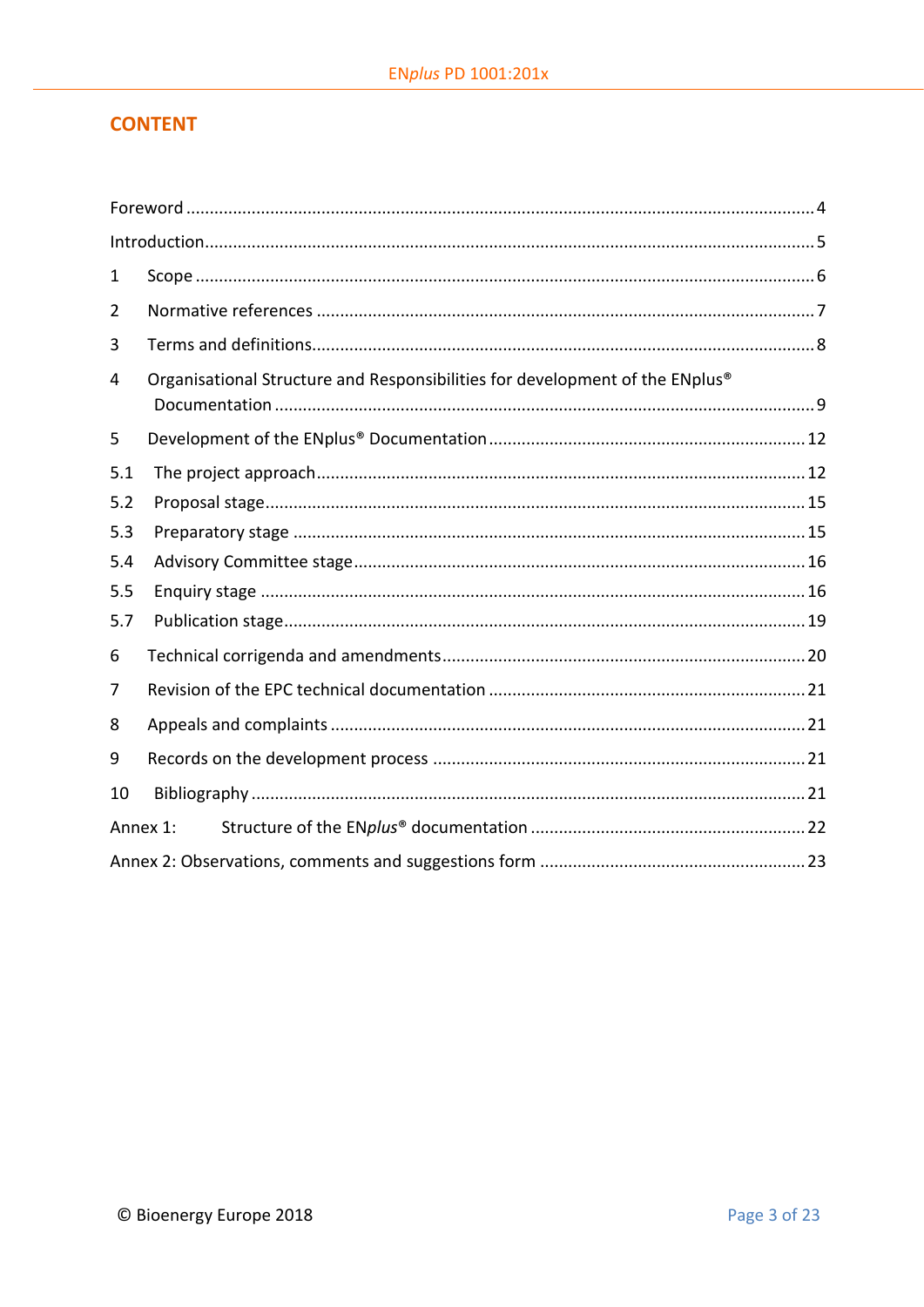# **FOREWORD**

The European Pellet Council (EPC) is an umbrella organisation founded in 2010, representing the interests of the European wood pellet sector. Its members are national pellet associations or related organisations from 18 countries. The EPC is an organisational part of the Bioenergy Europe.

The EPC is a platform for the pellet sector to discuss the issues that need to be managed in the transition from a niche product to a major energy commodity. These issues include standardisation and certification of pellet quality, safety, security of supply, education and training, and the quality of pellet using devices.

In this regard, the EPC is the governing body of the EN*[plus](http://www.enplus-pellets.eu/)*® quality certification scheme and is constantly adapting this system according to market needs.

This document comes into force as of the date of its publication, on DD Month YYYY.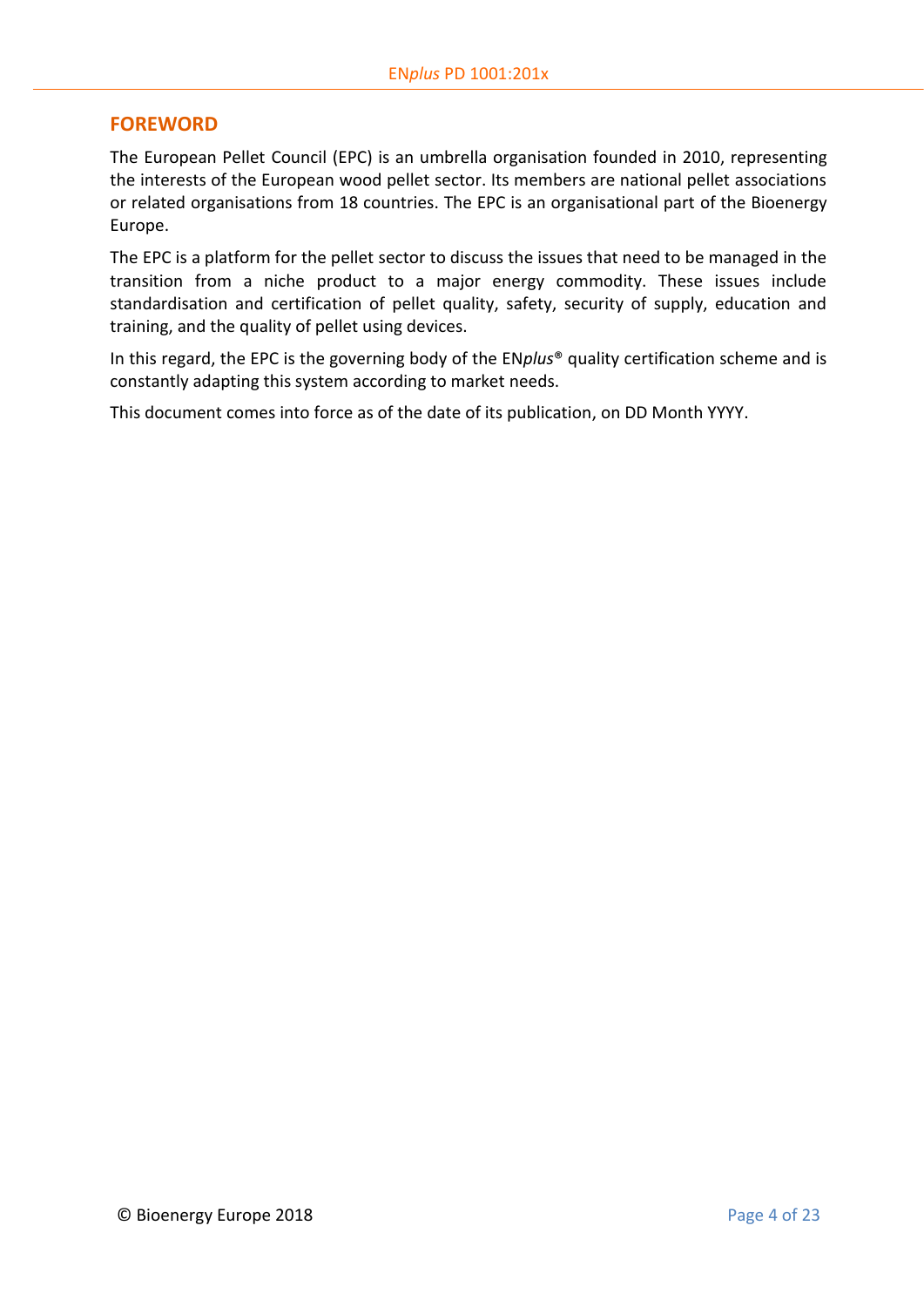# <span id="page-4-0"></span>**INTRODUCTION**

The key objective of the EN*plus*® scheme is to create and implement an ambitious and uniform certification quality system for wood pellets that will be used by the domestic and commercial heating sectors but also other players within the pellet market. The EN*plus*® *Logo* allows pellet quality to be communicated to customers and consumers in a transparent and verifiable way.

Wood pellets are a renewable fuel, produced mainly from sawmill residues. Wood pellets are used as a fuel for residential heating systems as well as for industrial burners. They are a refined fuel that can be damaged during handling. Hence, quality management should cover the whole supply chain, from the choice of raw material to their final delivery to the end-user.

Open, transparent and consensus-based participation of materially affected stakeholders at international as well as national levels is an essential element in the development of the EN*plus*® scheme.

This document is based on ISO/IEC Guide 59 as well as it respects the contractual agreement between Bioenergy Europe/EPC and DEPI that is the founder of the EN*plus*® scheme.

The term "shall" is used throughout this document to indicate those provisions that are mandatory. The term "should" is used to indicate those provisions which, although not mandatory, are expected to be adopted and implemented. The term "may" used throughout this document indicates permission expressed by this document, whereas "can" refers to the ability of a user of this document or to a possibility open to the user.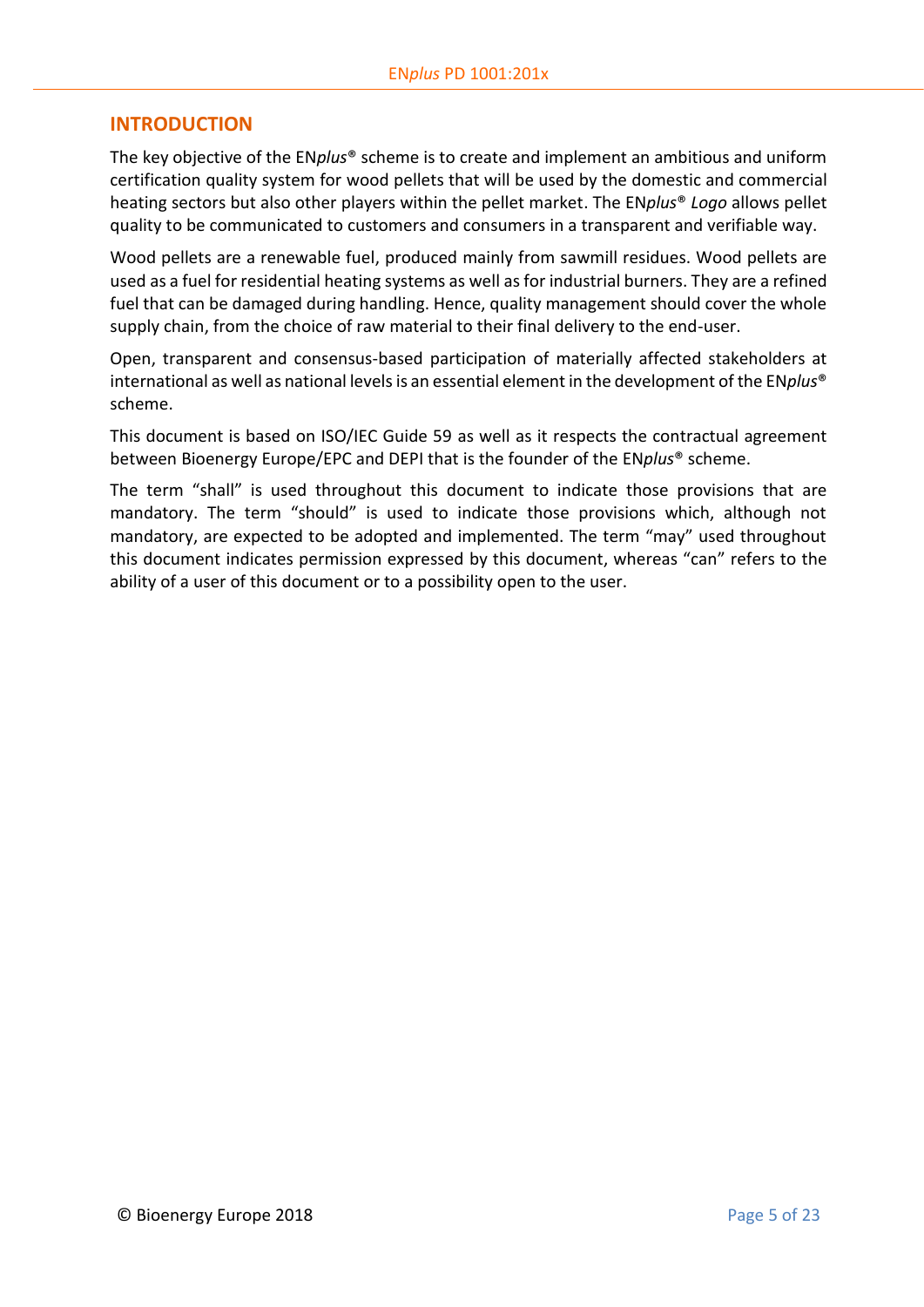# <span id="page-5-0"></span>**1 SCOPE**

- 1.1 This document describes procedures for the development, revision and maintenance of the EN*plus*® Documentation. This ensures the objectivity, efficiency, transparency and consensus built amongst the participating interested stakeholders.
- 1.2 This document also outlines the structure of the EN*plus*® Documentation that is given in Annex 1 of the document.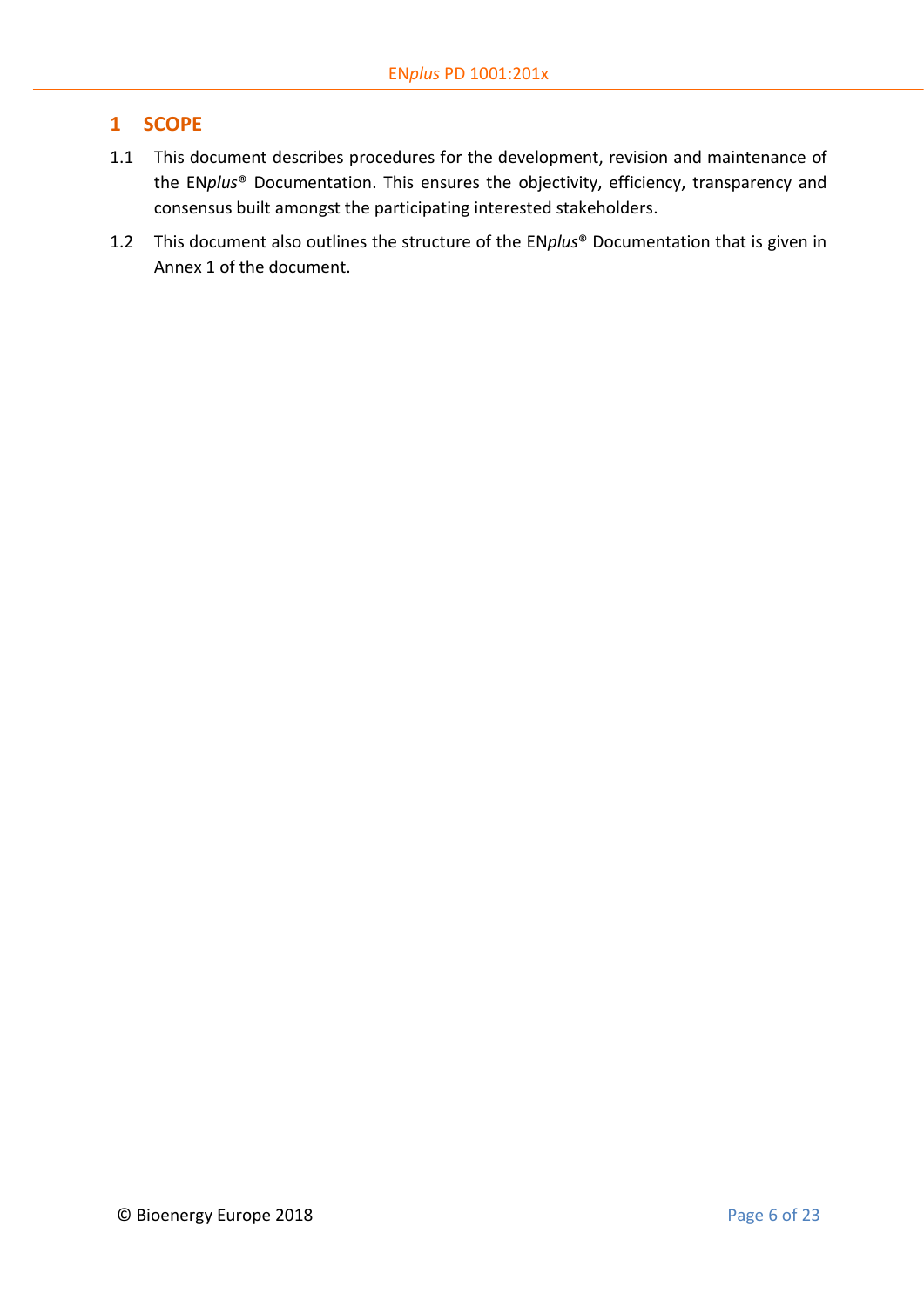# <span id="page-6-0"></span>**2 NORMATIVE REFERENCES**

2.1 The following referenced documents are indispensable for the application of this document as defined in its specific requirements. For dated references, only the relevant edition applies. For undated references, the latest edition of the referenced document (including any amendment) applies.

ENplus PD 1002:2018, *ENplus® procedures for investigation and resolution of complaints and appeals*

ISO/IEC Guide 2:1996, *Standardization and related activities - General vocabulary*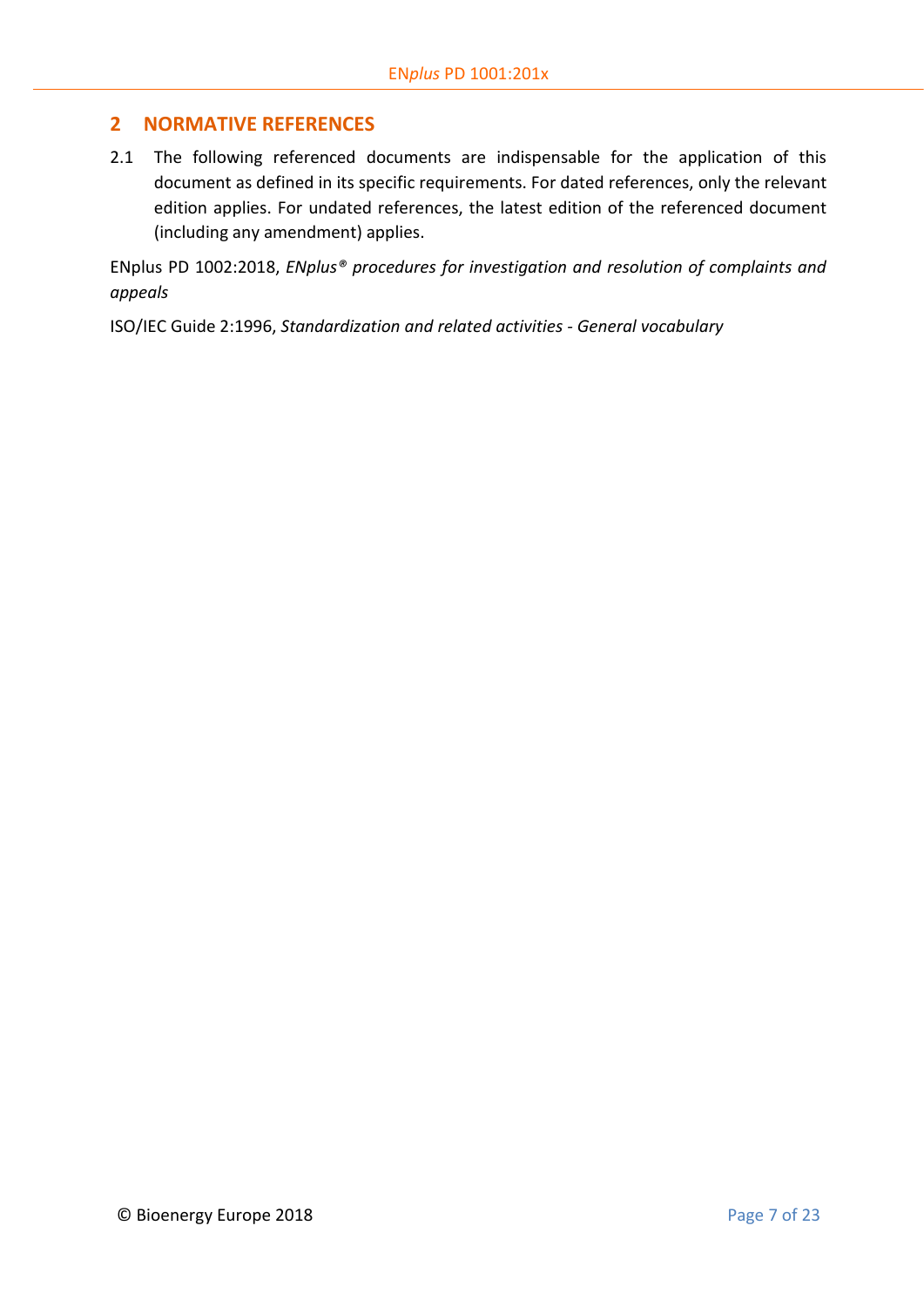# <span id="page-7-0"></span>**3 TERMS AND DEFINITIONS**

#### **3.1 Consensus**

General agreement characterised by the absence of sustained opposition to substantial issues by any important part of the concerned interest and by a process that involves seeking to take into account the views of all parties concerned and to reconcile any conflicting arguments.

Note: Consensus need not imply unanimity (ISO/IEC Guide 2)

#### **3.2 EN***plus***® Documentation**

Documents that include requirements, guidance and procedures of the EN*plus*® scheme.

Note: The EN*plus*® Documentation structure is shown in Annex 1 and includes EN*plus*® Standards, EN*plus*® Guidance Documents and EN*plus*® Procedures.

#### **3.3 Enquiry draft**

A proposed document that is available for public or stakeholder consultation.

#### **3.4 Final draft**

A proposed document that is available for formal approval.

#### **3.5 Revision**

Introduction of all necessary changes to the substance and presentation of a normative document.

Note: The results of the revision are presented by issuing a new edition of the normative document (ISO/IEC Guide 2).

#### **3.6 Review**

Activity of checking a normative document to determine whether it is to be reaffirmed, changed or withdrawn (ISO/IEC Guide 2).

#### **3.7 Stakeholder**

A person, group or organisation with an interest in the subject of the standardisation.

#### **3.8 Standard**

A document established by consensus and approved by a recognised body that provides, for common and repeated use, rules, guidelines or characteristics for activities or their results, aimed at the achievement of the optimum degree or order in a given context.

Note: Standards should be based on the consolidated results of science, technology and experience, and aimed at the promotion of optimum benefits (ISO/IEC Guide 2).

#### **3.9 Advisory Committee draft**

A proposed document that is available generally for comments or voting within the Advisory Committee.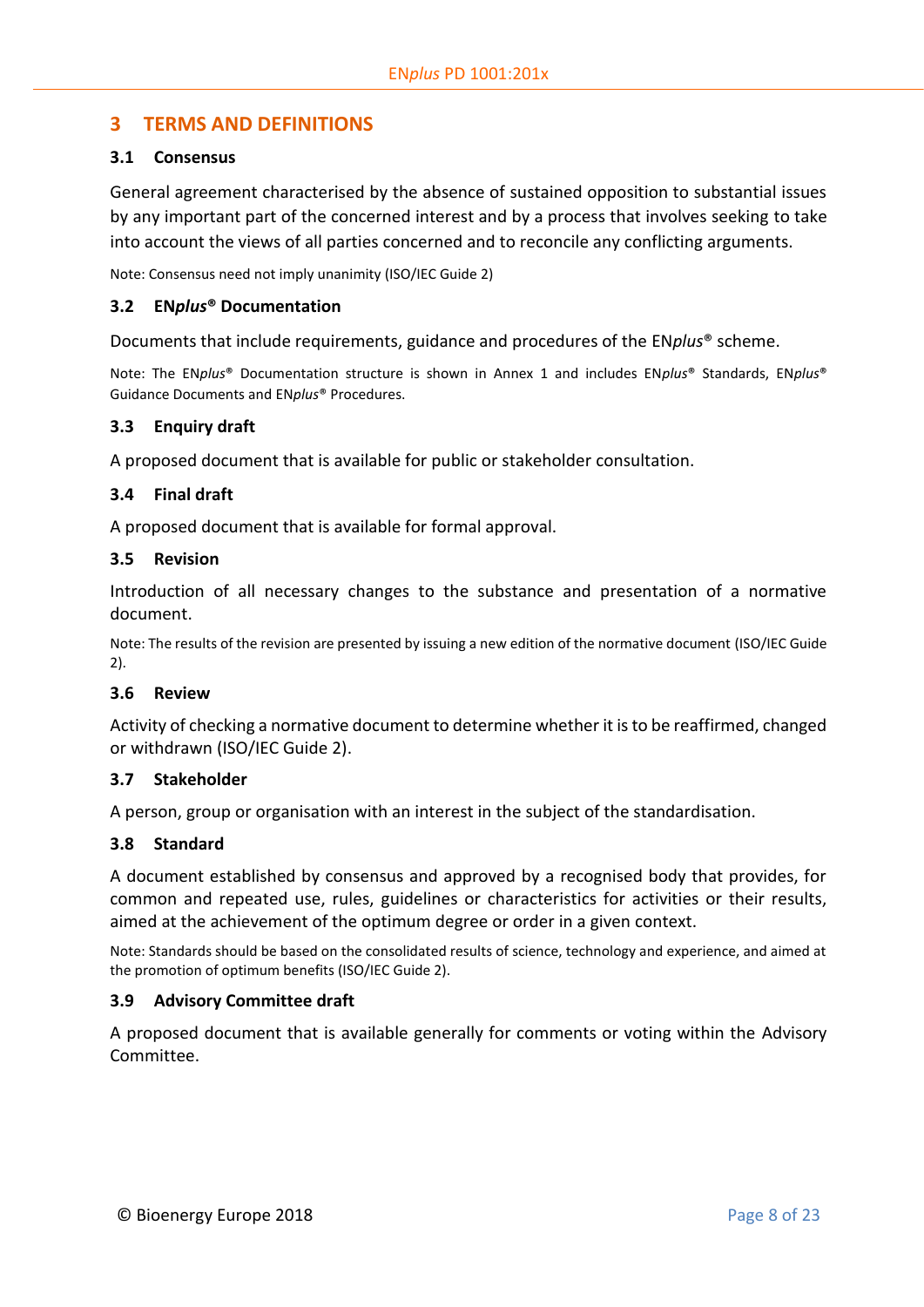# <span id="page-8-0"></span>**4 ORGANISATIONAL STRUCTURE AND RESPONSIBILITIES FOR DEVELOPMENT OF THE ENPLUS® DOCUMENTATION**

# **4.1 ADVISORY COMMITTEE**

4.1.1 The Advisory Committee is a temporary body that shall be established by extending the Editorial Committee for the purposes of bringing in the process the view of different stakeholders. Members of the Advisory Committee are appointed by the EPC Board of Directors mutually with DEPI.

4.1.2 The composition of the Advisory Committee provides for balanced representation of stakeholders with the aim of building consensus among participating interested stakeholders. The Advisory Committee shall consist of a maximum of 14 members representing key stakeholders as well as geographical scope for the envisaged application of the EN*plus*® scheme representing the following stakeholder categories:

- a) EPC Secretariat (2 members, also members of the EC);
- b) EPC members (2 members);
- c) DEPI (1 member, also a member of the EC)
- d) Business and industry relating to pellets production, trading and related services, and manufacturers of heating equipment (6 members);
- e) Conformity assessment bodies (2 members);
- f) Consumer interest (1 member).

4.1.3 The project leader shall participate in the Advisory Committee work without rights in the decision making.

4.1.4 Concerning recommendation for formal approval of the Final draft, the Advisory Committee aims at reaching consensus amongst its members and decides based on the following rules:

- a) a positive vote of a 2/3 majority of all members of the Advisory Committee;
- b) any negative vote which represents sustained opposition of an important part of the concerned interests to a substantive issue shall be addressed by discussion and negotiation within the Advisory Committee or between the concerned stakeholders.

# **4.2 EDITORIAL COMMITTEE**

4.2.1 The Editorial Committee is a temporary body that coordinates the development / revision process.

4.2.2 The Editorial Committee shall prepare draft documents to be considered by the Advisory Committee taking into account comments and suggestions of the Advisory Committee members and carrying its own analysis.

4.2.3 The Editorial Committee shall consist of three members: two (2) representing EPC and its members, one (1) representing DEPI.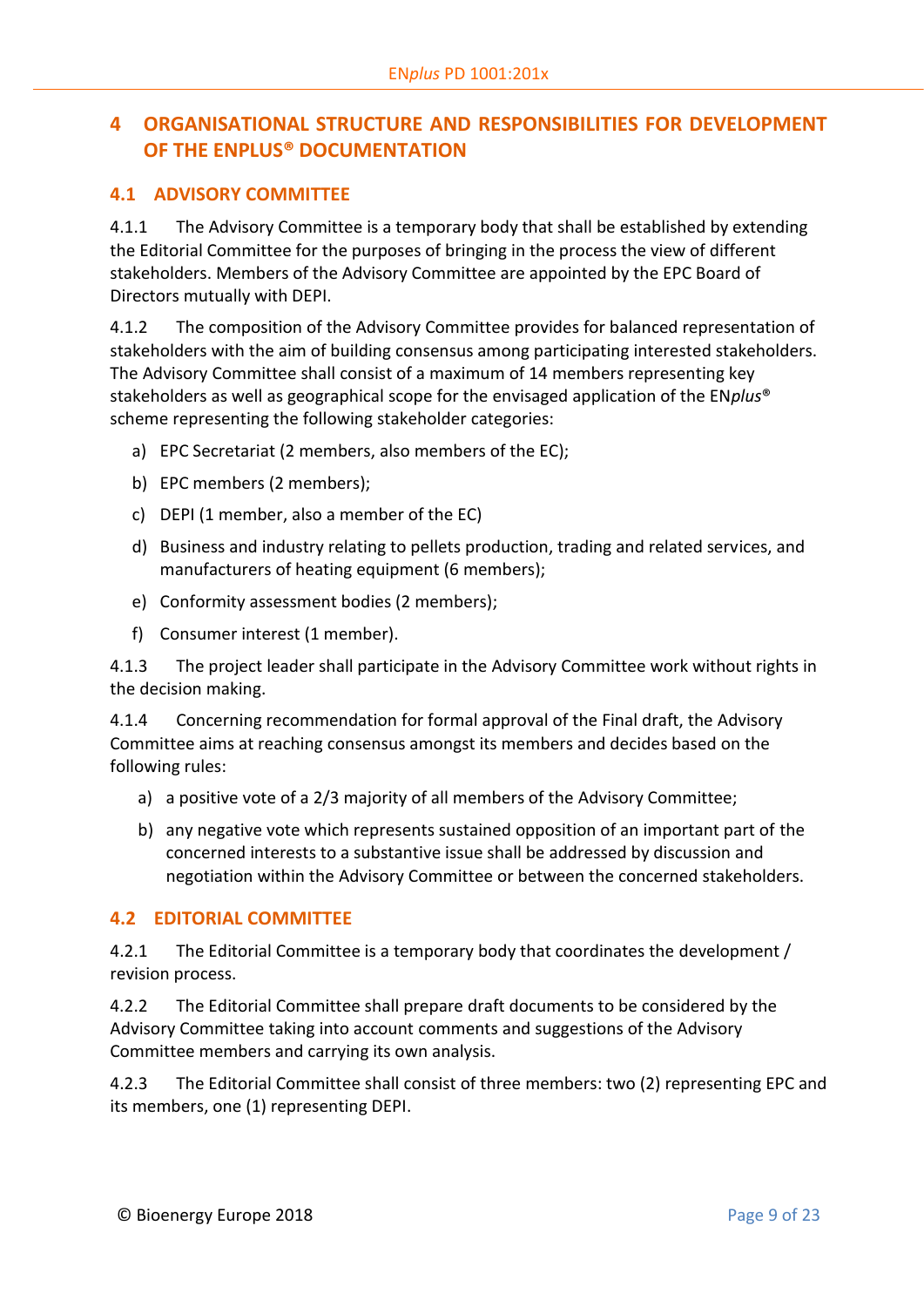# **4.3 BIOENERGY EUROPE**

4.3.1 Bioenergy Europe's responsibility in the EN*plus*® Documentation development process as the legal entity that covers the EPC shall be to provide a statement on the formal approval of the EN*plus*® Documentation when the EPC/Bioenergy Europe contractual and/or financial relationships are affected.

# **4.4 EPC GENERAL ASSEMBLY**

4.4.1 The EPC General Assembly shall be responsible for the formal approval of EN*plus*® Standards.

Note: EPC as an organisational part of Bioenergy Europe has been given a mandate to govern the EN*plus*® scheme.

Note: The composition and decision making of the EPC General Assembly is defined in the EPC Statutes.

# **4.5 EPC BOARD OF DIRECTORS**

4.5.1 The Board of Directors' responsibilities within the EN*plus*® Documentation development process shall be:

- a) Approval of project proposals;
- b) Establishment and dissolution of the Advisory Committee, and appointment of its members mutually with DEPI;
- c) Nomination of two members of the temporary Editorial Committee;
- d) Approval of EN*plus*® Guidance Documents and EN*plus*® Procedural Documents;
- e) Recommendation of the final drafts of EN*plus*® Standards for formal approval by the EPC General Assembly.

Note:

The various types of the EN*plus*® Documentation are formally approved by the Board of Directors or General Assembly. The structure of the EN*plus*® Documentation is given in Annex 1.

Note

The composition and decision making mechanisms of the EPC Board of Directors is defined in the EPC Statutes.

# **4.6 EPC SECRETARIAT**

4.6.1 The EPC Secretariat shall be responsible, *inter alia*, for the implementation of these procedures. For this purpose, the Secretariat shall arrange all contacts between the Advisory Committee, Editorial Committee, the project leader, and the EPC Board of Directors.

4.6.2 In particular, the EPC Secretariat shall be responsible for:

- a) Preparation of the EN*plus*® Documentation development process and the project proposal;
- b) Providing secretarial and administrative support to the Advisory Committee and the Editorial Committee (if not carried out by the Advisory Committee or the Editorial Committee themselves);
- c) Announcing the start of the EN*plus*® Documentation development process;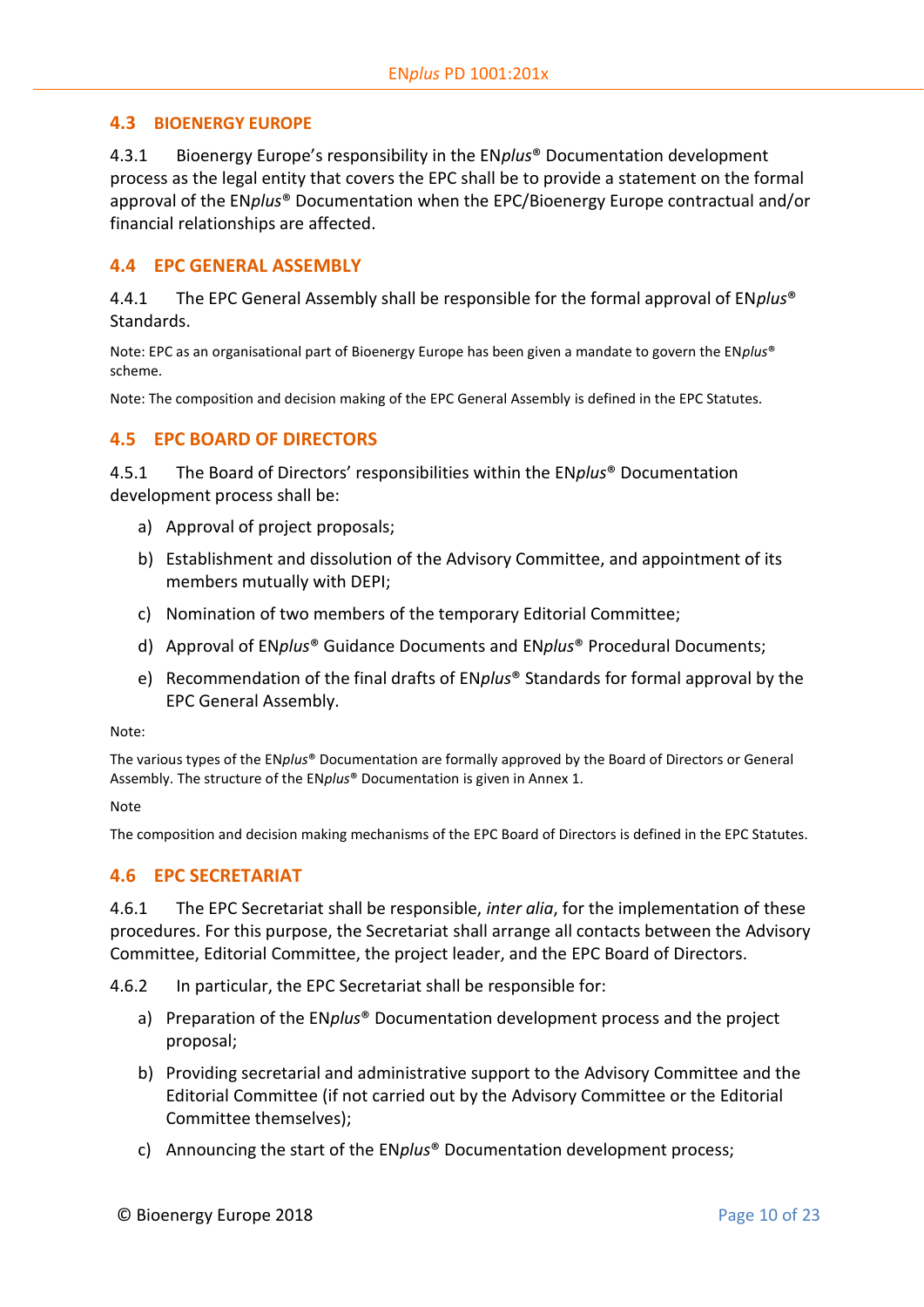- d) Administration of the public and EPC members consultations;
- e) Publication of the approved EN*plus*® Documentation.

# **4.7 DEPI (DEUTCHES PELLETSINSTITUTE)**

4.7.1 As the legal owner of the EN*plus*® trademark, DEPI's responsibility in the EN*plus*® Documentation development process shall be to:

- a) Provide a statement on the approval of the project proposal relating to revision of the EN*plus*® Standards;
- b) Nominate one person to the Editorial Committee;
- c) Nominate a representative to the Advisory Committee;
- d) Appoint of the members of the Advisory Committee mutually with the EPC Board of Directors;
- e) Provide a statement on the formal approval of the EN*plus*® Documentation (Final draft).

#### **4.8 PROJECT LEADER**

4.8.1 The project leader shall be a person nominated by the EPC Board of Directors to lead the development and, in cooperation with the EPC Secretariat, the Advisory Committee and the Editorial Committee, to ensure realisation of the EN*plus*® Documentation development process.

4.8.2 The project leader shall be responsible for:

- a) Preparation of the agenda (or a part of the agenda) of the Advisory Committee and the Editorial Committee;
- b) Assistance to the EPC Secretariat and DEPI in their tasks;
- c) Record-keeping.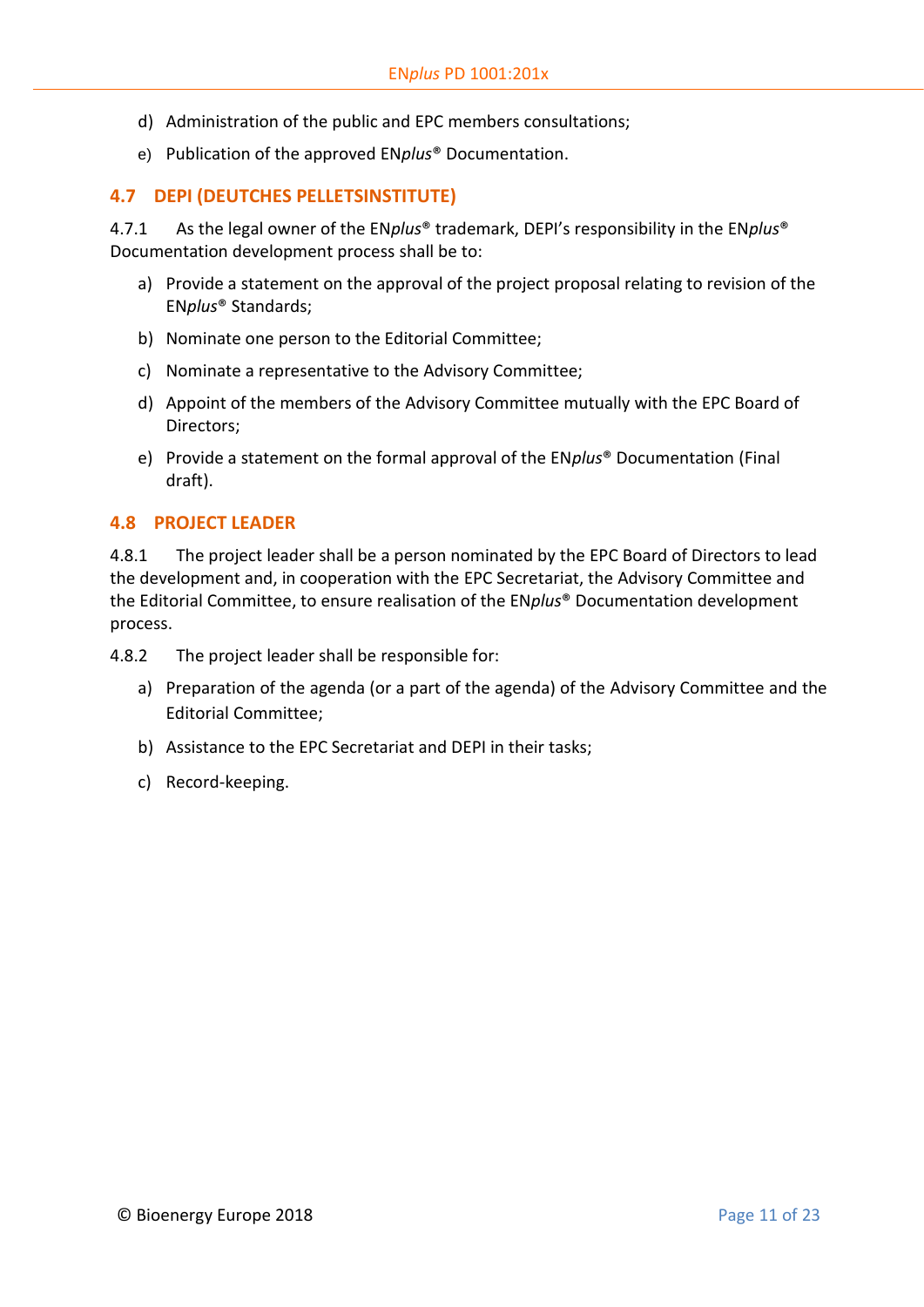# <span id="page-11-0"></span>**5 DEVELOPMENT OF THE ENPLUS® DOCUMENTATION**

# <span id="page-11-1"></span>**5.1 THE PROJECT APPROACH**

5.1.1 The EN*plus*® Documentation shall be developed on the basis of a project approach. The project approach is outlined in the following tables:

Table 1 – Development process stages and associated documents;

Table 2 – Development process stages and associated responsibilities;

Table 3 – EN*plus*® Documentation and associated stages of the development process.

| Development process stage | <b>Associated Documents</b>                                          |                                        |
|---------------------------|----------------------------------------------------------------------|----------------------------------------|
|                           | <b>Name</b>                                                          | Abbreviation                           |
| Proposal stage            | Project proposal                                                     | PP                                     |
| Preparatory stage         | Working draft                                                        | <b>WD</b>                              |
| Advisory Committee stage  | Advisory Committee draft                                             | <b>ACD</b>                             |
| Enquiry stage             | Enguiry draft                                                        | FD.                                    |
| Approval stage            | Final draft                                                          | FD                                     |
| Publication stage         | ENplus <sup>®</sup> Standards and or<br>other document <sup>1)</sup> | ENplus ST, ENplus GD,<br>ENplus PD $1$ |

Table 1: Development process stages and associated documents

Note 1)

The structure and identification of the EN*plus*® Documentation is included in Annex 1.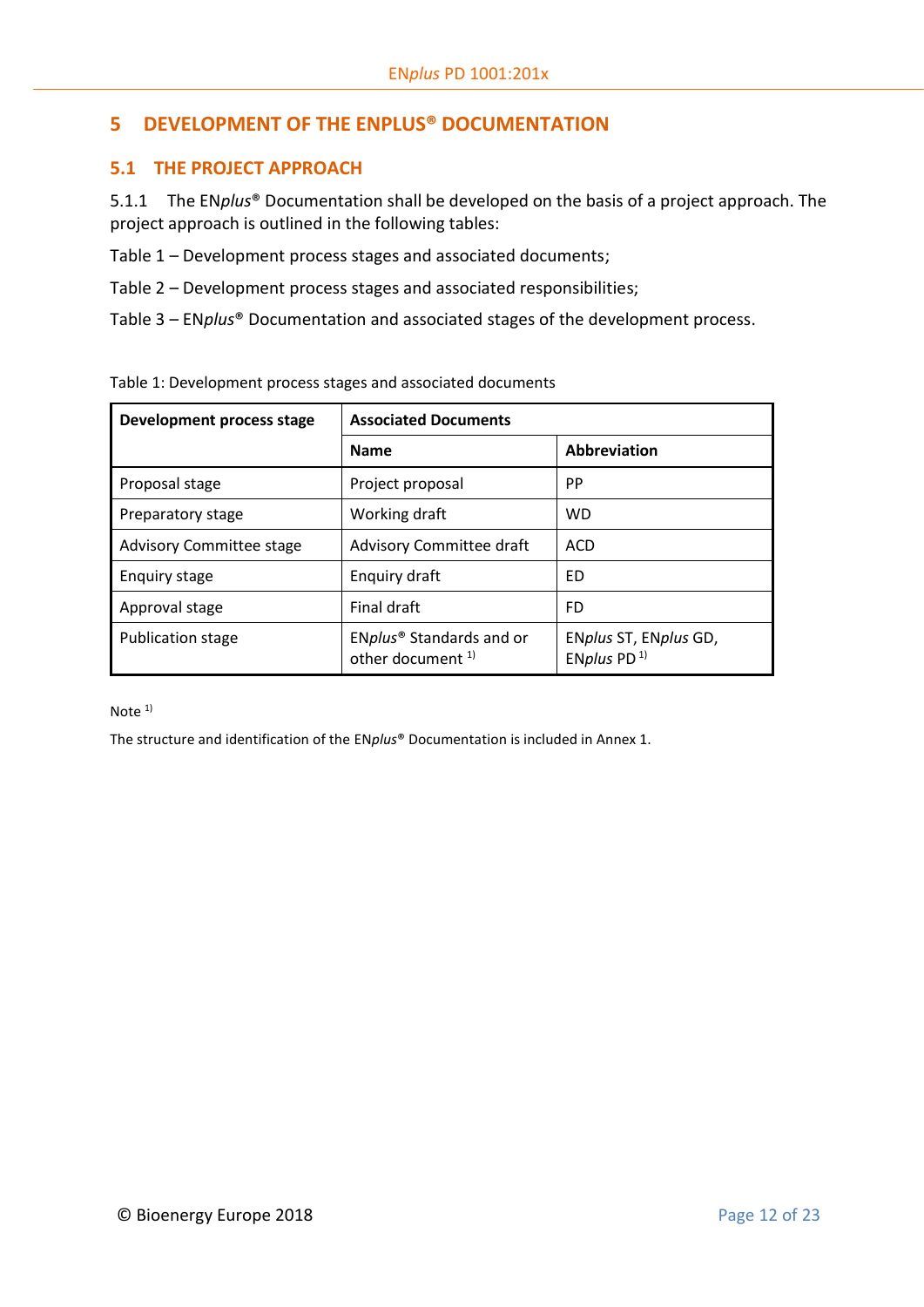| <b>Project stages</b>              |                                                          | <b>Responsibility</b>                                                             |  |
|------------------------------------|----------------------------------------------------------|-----------------------------------------------------------------------------------|--|
|                                    | Project development                                      | <b>EPC Secretariat</b>                                                            |  |
| Proposal stage                     | Project approval                                         | EPC Board of Directors, DEPI                                                      |  |
|                                    | Public announcement                                      | <b>EPC Secretariat</b>                                                            |  |
|                                    | Invitation to EPC members and<br>interested stakeholders | <b>EPC Secretariat</b>                                                            |  |
| Preparatory stage                  | <b>Editorial Committee</b><br>establishment              | EPC Board of Directors, DEPI                                                      |  |
|                                    | <b>Advisory Committee</b><br>establishment               | EPC Board of Directors, DEPI                                                      |  |
|                                    | Development of a working draft                           | <b>Editorial Committee</b>                                                        |  |
| <b>Advisory Committee</b><br>stage | <b>Consideration of comments</b>                         | <b>Advisory Committee</b><br><b>Editorial Committee</b>                           |  |
|                                    | <b>Consensus building</b>                                | <b>Advisory Committee</b>                                                         |  |
|                                    | Members consultation                                     | <b>EPC Secretariat</b><br><b>Advisory Committee</b><br><b>Editorial Committee</b> |  |
| <b>Enquiry stage</b>               | <b>Public consultation</b>                               | <b>EPC Secretariat</b><br><b>Advisory Committee</b><br><b>Editorial Committee</b> |  |
|                                    | Doc. development report                                  | Project Leader                                                                    |  |
|                                    | <b>Bioenergy Europe's Statement</b>                      | <b>Bioenergy Europe</b>                                                           |  |
| Approval stage                     | <b>DEPI's Statement</b>                                  | <b>DEPI</b>                                                                       |  |
|                                    | EPC Board of Directors approval                          | <b>EPC Board of Directors</b>                                                     |  |
|                                    | <b>EPC General Assembly approval</b>                     | <b>EPC Board of Directors</b><br><b>EPC General Assembly</b>                      |  |
| <b>Publication stage</b>           |                                                          | <b>EPC Secretariat</b>                                                            |  |

Table 2: Development process stages and associated responsibilities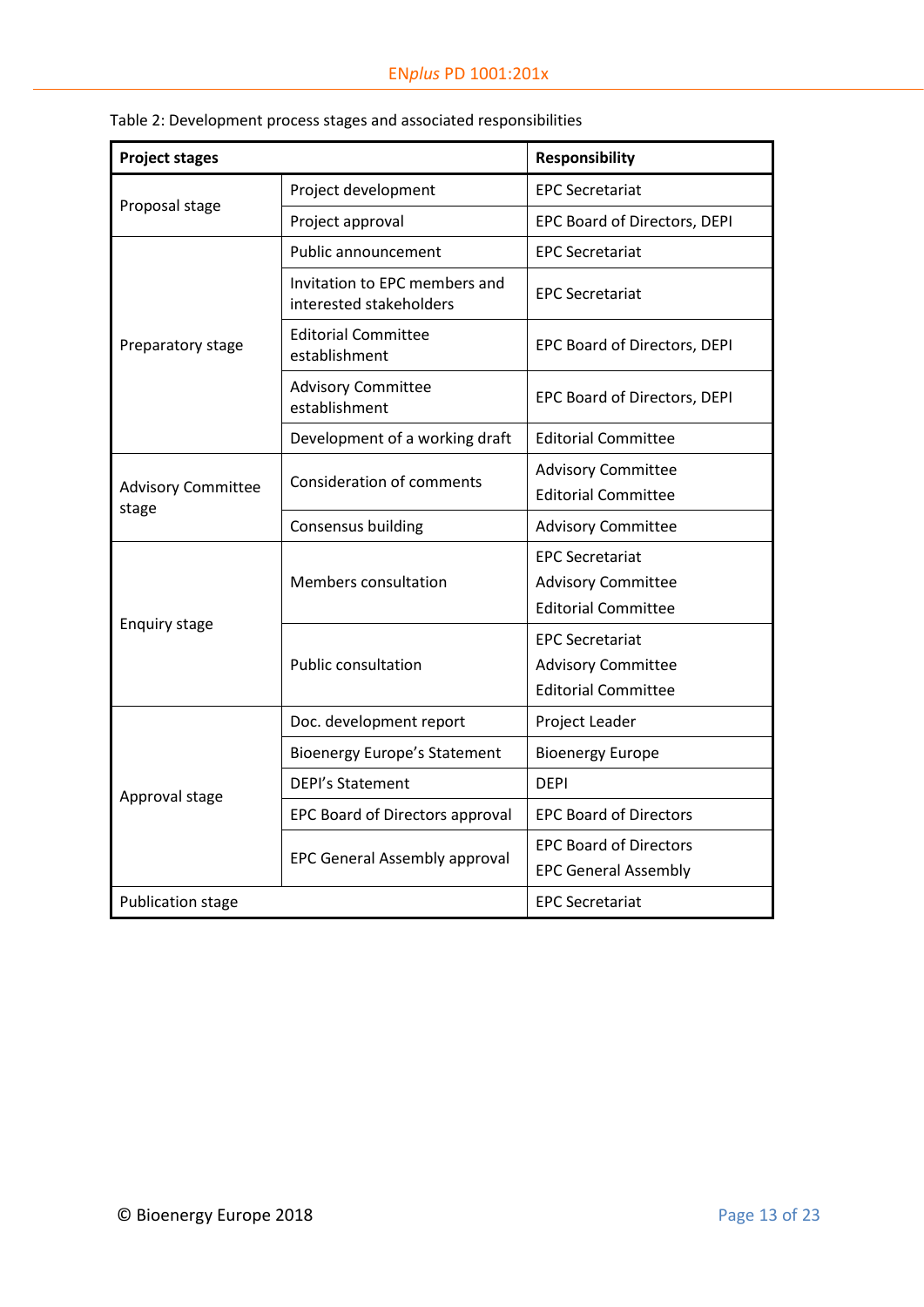| <b>Project stages</b> |                                               | ENplus <sup>®</sup><br><b>Standards</b> | ENplus <sup>®</sup><br>Guidances | ENplus <sup>®</sup><br>Procedural<br><b>Documents</b> |
|-----------------------|-----------------------------------------------|-----------------------------------------|----------------------------------|-------------------------------------------------------|
|                       | Project development                           | X                                       | X                                | X                                                     |
| Proposal stage        | Project approval                              | X                                       | x                                | X                                                     |
|                       | Public announcement                           | X                                       |                                  |                                                       |
|                       | Invitation to EPC members<br>and stakeholders | x                                       |                                  |                                                       |
| Preparatory<br>stage  | Advisory and Editorial<br>Committee setting   | X                                       |                                  |                                                       |
|                       | Development of a working<br>draft             | x                                       | X                                | X                                                     |
| Advisory              | <b>Consideration of comments</b>              | X                                       |                                  |                                                       |
| Committee<br>stage    | Consensus building                            | X                                       |                                  |                                                       |
|                       | Members consultation                          | X                                       | X                                | X                                                     |
| <b>Enquiry stage</b>  | Public consultation                           | X                                       |                                  |                                                       |
|                       | Doc. development report                       | X                                       | X                                | X                                                     |
|                       | <b>Bioenergy Europe's</b><br>Statement        | $x^3$                                   | $x^3$                            | $x^3$                                                 |
| Approval stage        | <b>DEPI Statement</b>                         | X                                       | x                                | X                                                     |
|                       | <b>EPC Board of Directors</b><br>approval     |                                         | x                                | X                                                     |
|                       | <b>EPC General Assembly</b><br>approval       | $x^2$                                   |                                  |                                                       |
| Publication stage     |                                               | X                                       | x                                | X                                                     |

| Table 3: ENplus <sup>®</sup> Documentation and associated stages of the development process <sup>1</sup> |  |  |  |  |  |  |
|----------------------------------------------------------------------------------------------------------|--|--|--|--|--|--|
|----------------------------------------------------------------------------------------------------------|--|--|--|--|--|--|

Note 1:Table 3 contains the minimum required stages, but additional stages can be added as appropriate.

Note 2:The EPC General Assembly approves the EN*plus*® Standards based on recommendation of the EPC Board of Directors and the DEPI's statement.

Note 3: Bioenergy Europe's Statement is required when the EN*plus*® Documentation affects the EPC/Bioenergy Europe contractual or financial liabilities.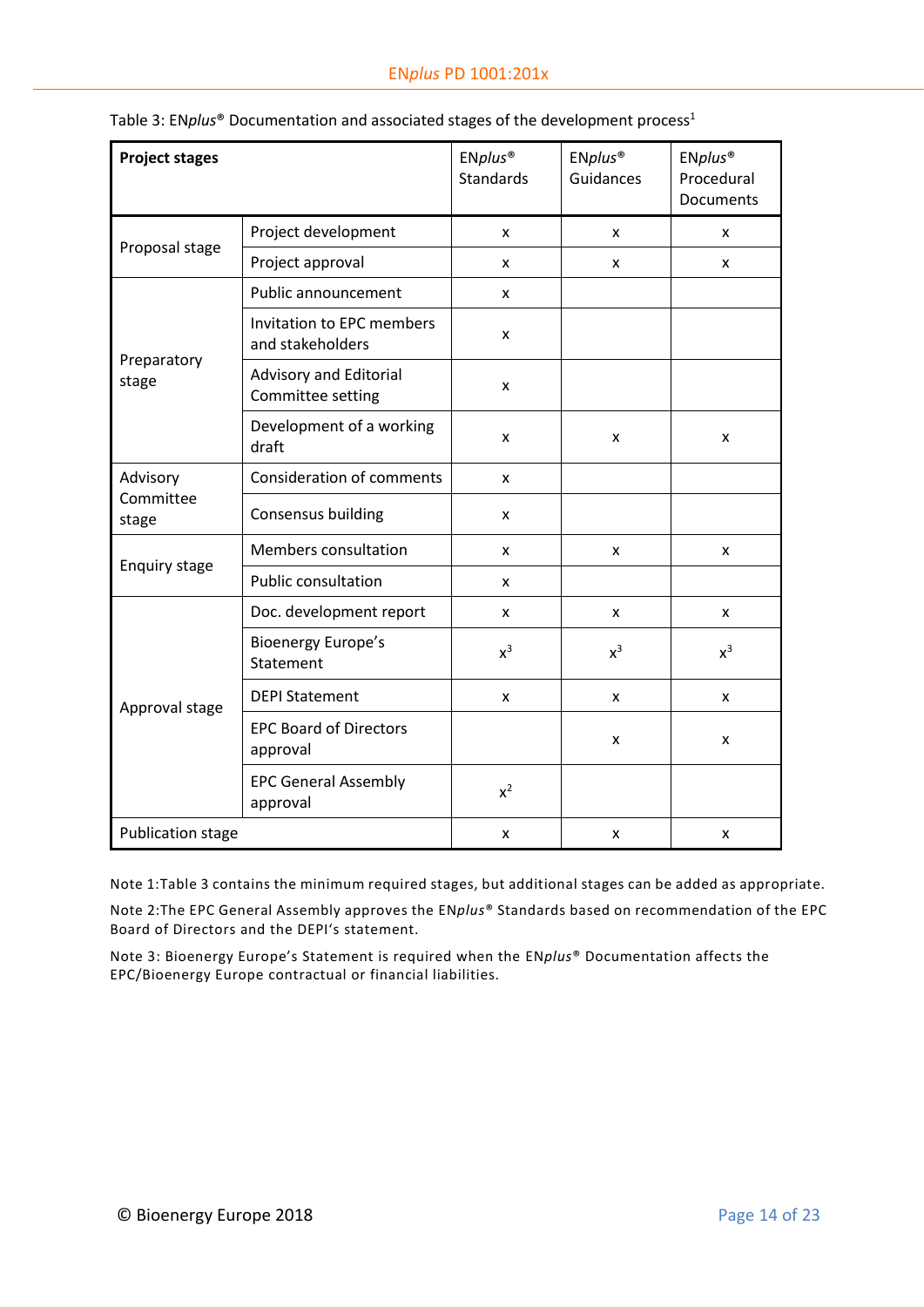# <span id="page-14-0"></span>**5.2 PROPOSAL STAGE**

5.2.1 The proposal stage of the development process includes the development and approval of a Project proposal for the development of the EN*plus*® Documentation.

5.2.2 The Project proposal shall be prepared by the EPC Secretariat based on a request from the EPC members, the EPC Board of Directors, DEPI, or on the EPC Secretariat's own initiative. The Project proposal relating to the development or revision of the EN*plus*® Standards shall be approved by the EPC Board of Directors based on a positive statement from DEPI.

5.2.3 The Project proposal shall cover the following issues:

- a) clear identification of the issue (development of a new document or a new part or revision of an existing document);
- b) proposal for a Project Leader and an Editorial Committee;
- c) proposal for establishment of the Advisory Committee;
- d) requirements for representation of EPC members and interested stakeholders and their balanced representation;
- e) description of the project development stages and expected timetable;
- f) resources required for the development work and their sources.

# <span id="page-14-1"></span>**5.3 PREPARATORY STAGE**

#### **5.3.1 Stakeholders mapping**

5.3.1.1 The EPC Secretariat shall carry out a stakeholder mapping to identify the stakeholders relevant to the EN*plus*® Documentation development, as well as their needs and constraints to their participation.

# **5.3.2 Public announcement**

5.3.2.1 The start of the development work shall be announced by suitable media as appropriate to afford the EPC members and interested stakeholders an opportunity to provide meaningful contributions to the development work.

5.3.2.2 The announcement shall include the objective, content and expected timetable of the development work and provide information on the opportunities for the EPC members and the interested stakeholders to participate and contribute to the process. The development of the EN*plus*® Standardsshall be made in publicly accessible media, including the EPC website.

**Note** 

The structure and identification of the EN*plus*® Documentation is included in Annex 1.

# **5.3.3 Establishment of the Advisory and Editorial Committee**

5.3.3.1 The EPC Secretariat shall invite the EPC members, DEPI and interested stakeholders to nominate members of the Advisory Committee. The invitation may be done as a part of the announcement (see 5.3.2) or separately.

5.3.3.2 The EPC Board of Directors and DEPI shall consider all received nominations and shall mutually appoint members of the Advisory Committee following chapter 4.1.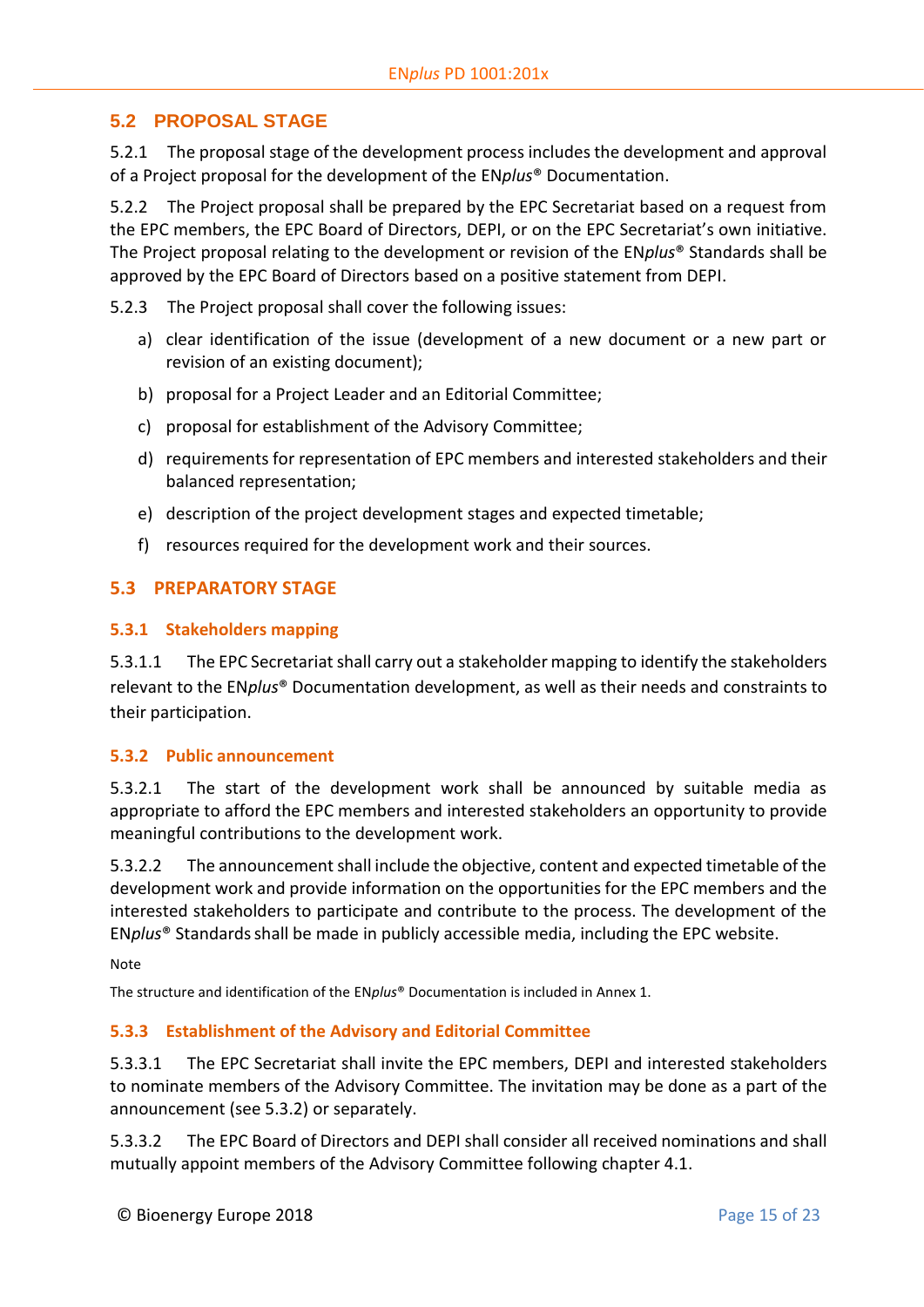5.3.3.3 The EPC Board of Directors, or the EPC Secretariat acting on its behalf, shall appoint two (2) members and DEPI one (1) member of the Editorial Committee as described in chapter 4.2.

# **5.3.4 Working draft**

5.3.4.1 The Editorial Committee shall prepare a working draft of the relevant EN*plus*® document(s).

# <span id="page-15-0"></span>**5.4 ADVISORY COMMITTEE STAGE**

# **5.4.1 Consideration of comments**

5.4.1.1 The Advisory Committee stage shall be the principal stage at which comments from EPC members, DEPI and interested stakeholders are taken into consideration, with a view to achieving consensus on the content of the Advisory Committee's draft.

5.4.1.2 The EPC Secretariat or the Project leader shall provide the members of the Advisory Committee with an invitation to meetings and associated documents (working or Advisory Committee drafts) in a timely manner.

5.4.1.3 Comments and views submitted by any member of the Advisory Committee shall be considered in an open and transparent way and their resolution and proposed changes to the Advisory Committee drafts shall be recorded.

5.4.1.4 The Editorial Committee shall prepare draft documents taking into account comments and views of the Advisory Committee members.

# **5.4.2 Consensus building**

5.4.2.1 The decision of the Advisory Committee to recommend a Final draft for formal approval (see 5.6) shall be taken on the basis of the consensus principle in compliance with chapter 4.1.4 of this document.

5.4.2.2 The Chair of the Advisory Committee shall be responsible, where necessary in consultation with the Project Leader, to judge whether there is sufficient support to move to the Approval stage, bearing in mind the definition of consensus.

# <span id="page-15-1"></span>**5.5 ENQUIRY STAGE**

# **5.5.1 Members consultation**

5.5.1.1 The Enquiry draft shall be circulated to the EPC members and DEPI for a 60 day consultation period. EPC members and DEPI each have an exclusive right to distribute the Enquiry draft to their internal bodies, as well as their members and/or affiliated organisations and consider their views and opinions in submitting the comments.

5.5.1.2 Where both the EPC members and the public consultation are required, the consultation period and methods defined for the public consultation (5.5.2) shall also apply to the EPC members' consultation.

5.5.1.3 Received comments and views shall be considered in an open and transparent way. A summary of these comments received, as well as proposed changes to EN*plus*® document(s)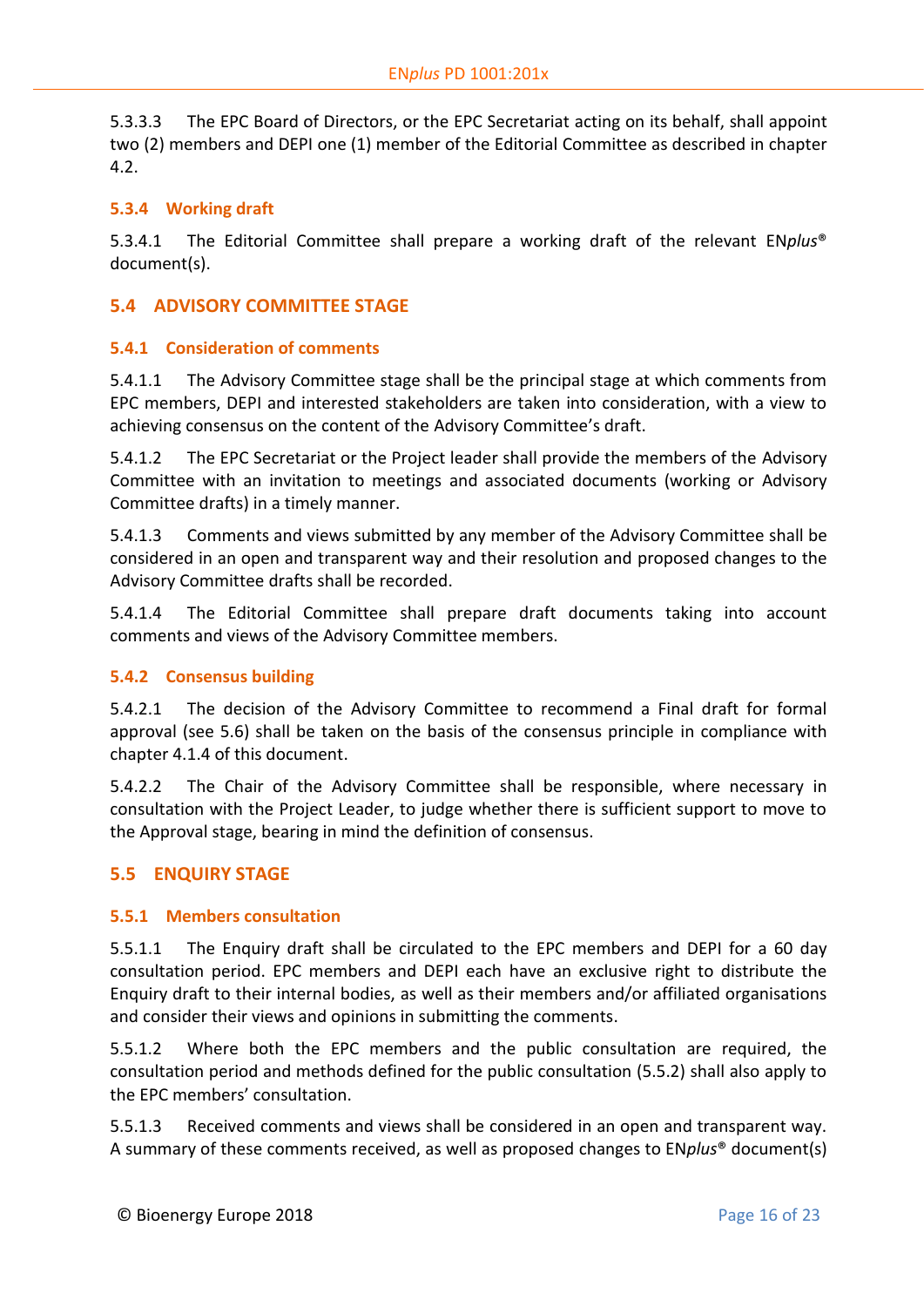shall be communicated in a timely manner to the EPC members and DEPI through E-mail communication, intranet or other appropriate means.

#### **5.5.2 Public consultation**

5.5.2.1 The Enquiry draft shall be made available through the EPC website and upon request by other appropriate means to interested stakeholders and to the public for a 60 day public consultation.

5.5.2.2 The invitation to the public consultation, including its start and end, shall be made in a timely matter through its announcement on the EPC website, by e-mail and in other suitable media.

Note Results of the stakeholders mapping provides useful basis for the E-mail distribution.

5.5.2.3 Both the EPC Secretariat and DEPI should encourage their members to distribute information about the public consultation to stakeholders at the national level and support them in submitting their comments.

5.5.2.4 To encourage submission of comments on the Enquiry draft, public consultation should be supported by seminars, presentations to the public or to stakeholders, presentations, or conferences.

5.5.2.5 The received comments and views shall be considered in an open and transparent way by the Editorial and the Advisory Committees. A summary of the comments, as well as proposed changes to EN*plus*® documents shall be made available in a timely manner through the EPC website or upon request.

# **5.6 APPROVAL STAGE**

#### **5.6.1 Documentation development report**

5.6.1.1 The Final draft shall be presented for the formal Approval stage together with a Documentation development report that provides the following evidence on the process compliance with the procedures of this document:

- a) a timetable of the development process;
- b) information on the announcement of the process and invitation to stakeholders supported by a list of invited and participating interested stakeholders and/or EPC members;
- c) information on public and/or EPC member consultations, along with a summary of comments and views , and result of their consideration;
- d) evidence on the consensus, including a summary of presented oppositions and their resolution.

#### **5.6.2 Bioenergy Europe's Statement**

5.6.2.1 Where EN*plus*® Documentation affects the EPC/Bioenergy Europe's contractual and/or financial liabilities, the EPC Secretariat shall provide Bioenergy Europe with the Final draft of the EN*plus*® Documentation with the corresponding Documentation development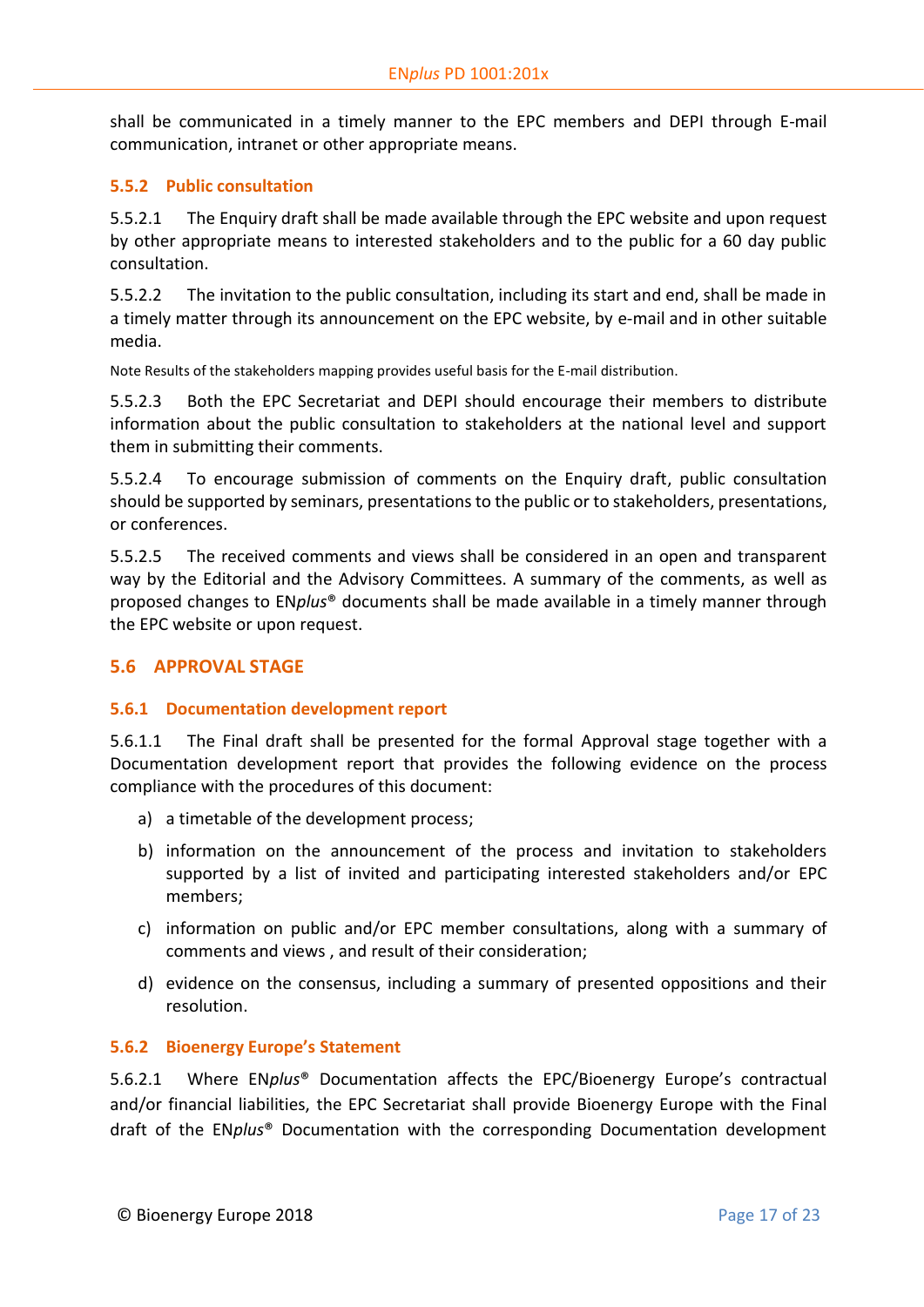report and shall request Bioenergy Europe to provide its statement on the formal approval of the EN*plus*® Documentation.

#### **5.6.3 DEPI Statement**

5.6.3.1 The EPC Secretariat shall provide DEPI with the Final draft of the EN*plus*® Documentation with the corresponding development report and shall request DEPI to provide its statement on the formal approval of the EN*plus*® Documentation.

Note The structure and identification of the EN*plus*® Documentation is included in Annex 1.

5.6.3.2 Where DEPI provides a negative statement, the EPC Secretariat shall initiate a meeting between the EPC and DEPI to resolve the issue in question.

# **5.6.4 Formal approval by the EPC Board of Directors**

5.6.4.1 The EPC Board of Directors shall formally approve the Final draft of the EN*plus*® Guidance Documents and Procedural Documents based on an affirmative statement from DEPI (see chapter 5.6.3). Where the documents or their revised part(s) affect the EPC/Bioenergy Europe's contractual and/or financial liabilities, the decision shall be supported by an affirmative statement from Bioenergy Europe (see chapter 5.6.2).

5.6.4.2 Where the Final draft has not received a sufficient number of votes to be formally approved, the EPC Board of Directors shall decide to:

- a) return the document to the previous development stages;
- b) approve modifications to the Final draft in agreement with DEPI; or
- c) cancel the project.

Note

The structure and identification of the EN*plus*® Documentation is included in Annex 1.

# **5.6.5 Formal approval by the EPC General Assembly**

5.6.5.1 The EPC General Assembly shall formally approve the Final draft of the EN*plus*® Standards based on:

- a) a positive recommendation of the EPC Board of Directors;
- b) an affirmative DEPI's statement (see chapter 5.6.3);
- c) an affirmative Bioenergy Europe's statement (see chapter 5.6.2) where the documents or their revised part(s) affect the EPC/Bioenergy Europe's contractual and/or financial liabilities.

5.6.5.2 Where the DEPI's statement, the Bioenergy statement or the EPC Board of Directors recommendation is negative; or the Final draft has not received a sufficient number of votes of the EPC General Assembly to be formally approved, the EPC Board of Directors or the EPC General Assembly shall decide to:

- a) return the document to the Preparatory or to the Advisory Committee stage or
- b) cancel the project.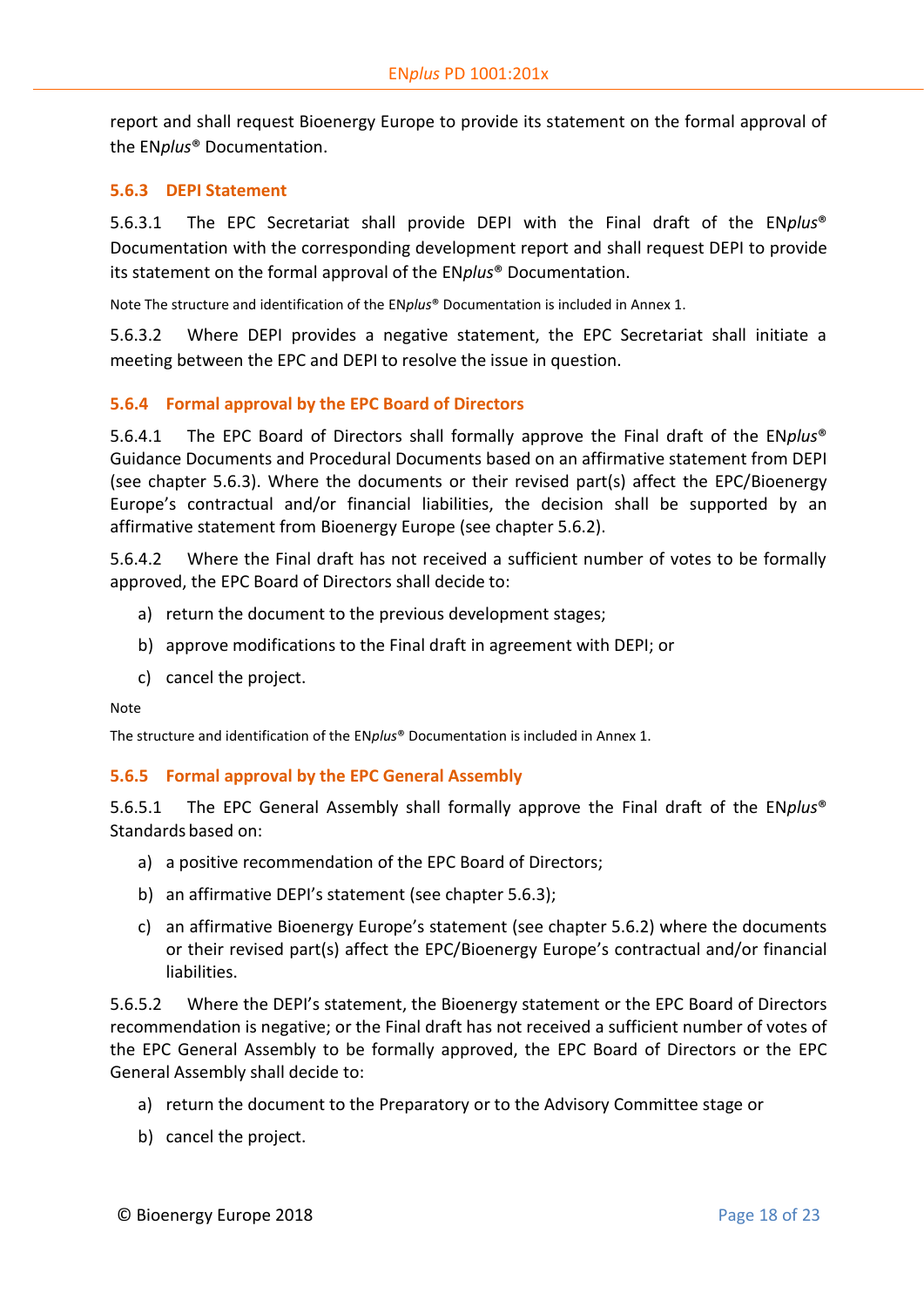# <span id="page-18-0"></span>**5.7 PUBLICATION STAGE**

5.7.1 Within four weeks of the formal approval of the EN*plus*® document, the EPC Secretariat shall correct any errors in the formally approved document, distribute the document to EPC members and make it publicly available on the EPC website.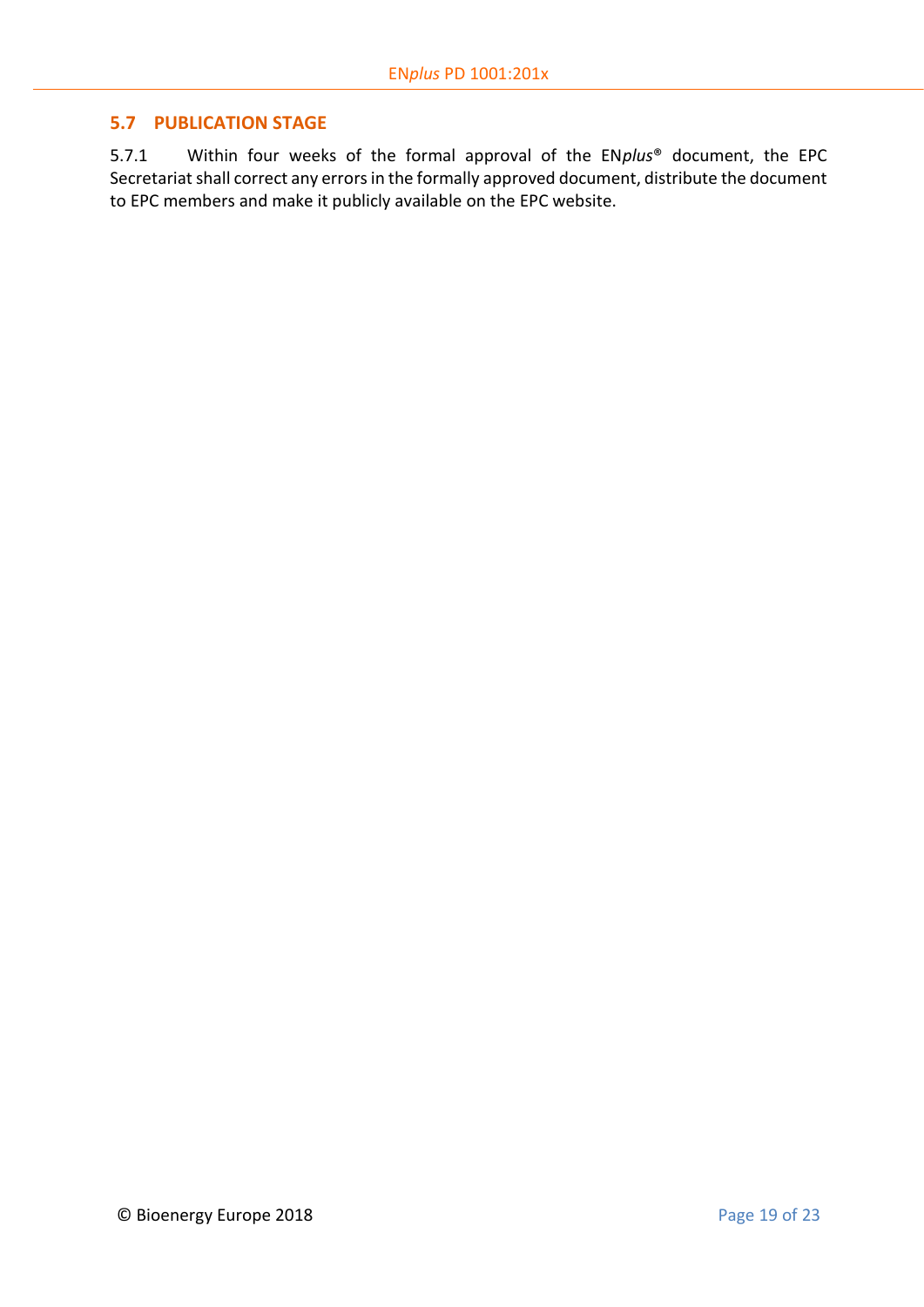# <span id="page-19-0"></span>**6 TECHNICAL CORRIGENDA AND AMENDMENTS**

# **6.1 GENERAL**

- 6.1.1 A published EN*plus*® document may subsequently be modified by publication of:
- a) a technical corrigendum (or a corrected republication of the current edition);
- b) an amendment.

6.1.2 The EPC Secretariat shall decide, bearing in mind both financial consequences and the interest of users of the document, whether to publish the technical corrigenda or amendment as a separate document or to incorporate them into a new edition of the corrected and updated document.

# **6.2 TECHNICAL CORRIGENDA**

6.2.1 A technical corrigendum may be issued to correct either:

- a) a technical error or ambiguity in the EN*plus*® document which could lead to incorrect or unsafe application of the EN*plus*® document, or
- b) information that has become outdated since publication, provided that the modification has no effect on the technical normative elements of the EN*plus*® document.

Note:

Technical corrigenda are not issued to correct errors that can be assumed to have no consequences in the application of the EN*plus*® document, for example minor printing errors.

6.2.2 The technical corrigenda shall be formally approved by the EPC Secretariat in agreement with DEPI, if necessary in consultation with the respective Advisory Committee.

# **6.3 AMENDMENTS**

6.3.1 An amendment may be issued to alter and/or add to previously agreed technical provisions in an existing EN*plus*® document.

6.3.2 The procedures for developing and publishing an amendment shall follow the stages outlined in chapters 5.5, 5.6 and 5.7.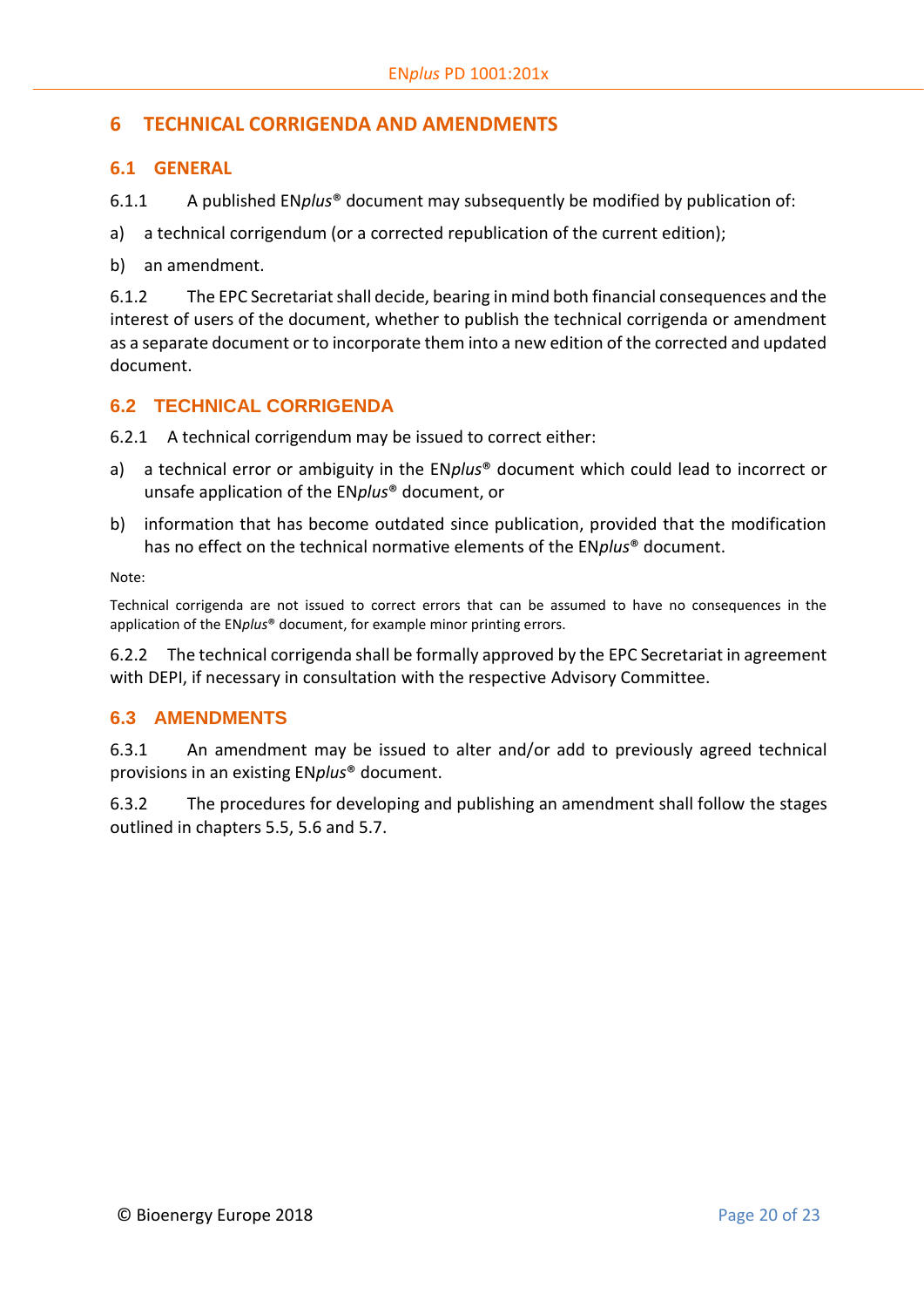# <span id="page-20-0"></span>**7 REVISION OF THE EPC TECHNICAL DOCUMENTATION**

7.1 The EN*plus*® Documentation shall be periodically reviewed and subsequently revised in a timely manner. The procedures for the review and revision of the technical documentation shall follow the stages outlined in chapter 5.

# <span id="page-20-1"></span>**8 APPEALS AND COMPLAINTS**

8.1 Any substantive or procedural complaints or appeals shall be resolved using the EPC complaints and appeals resolution procedures outlined in EN*plus* PD 1002.

# <span id="page-20-2"></span>**9 RECORDS ON THE DEVELOPMENT PROCESS**

9.1 The following records of the project development process shall be prepared by a responsible body shown in Table 4 and maintained by the EPC Secretariat.

Table 4:

| <b>Records</b>                                                                              | <b>Responsibility</b>  |
|---------------------------------------------------------------------------------------------|------------------------|
| Minutes of the EPC Board of Directors<br>meetings                                           | <b>EPC Secretariat</b> |
| Minutes of the Advisory Committee                                                           | Project Leader         |
| Minutes of the EPC General Assembly                                                         | <b>EPC Secretariat</b> |
| Advisory and Editorial Committee members'<br>comments and their consideration <sup>1)</sup> | Project Leader         |
| EPC members' comments and results of their<br>consideration <sup>1)</sup>                   | <b>Project Leader</b>  |
| Public comments and results of their<br>consideration <sup>1)</sup>                         | Project Leader         |
| Documentation development report                                                            | Project Leader         |
| Complaints and appeals resolutions                                                          | <b>EPC Secretariat</b> |

Note<sup>1)</sup>: The form in Annex 2 to this document should be used to record the comments and views of EPC members and interested stakeholders, and results of their consideration.

# <span id="page-20-3"></span>**10 BIBLIOGRAPHY**

ISO / IEC Guide 59:1994, *Code of good practice for standardization*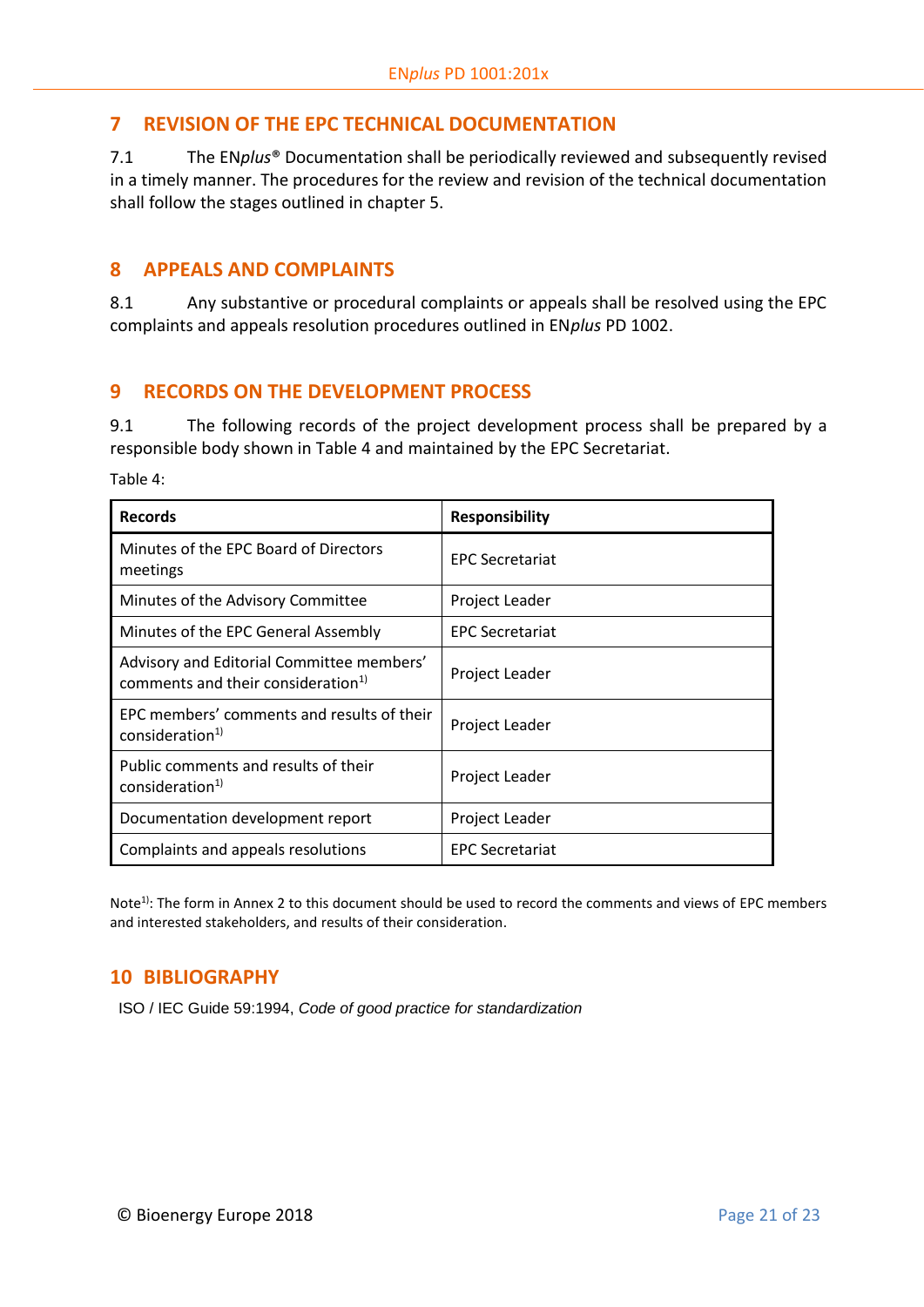<span id="page-21-0"></span>

| <b>ANNEX 1:</b> |  |  | <b>STRUCTURE OF THE ENPLUS® DOCUMENTATION</b> |
|-----------------|--|--|-----------------------------------------------|
|-----------------|--|--|-----------------------------------------------|

| Document category                        | Identification                        | Approved by                      | Mandatory<br>status | availability<br>Document | Document setting                                                                   |
|------------------------------------------|---------------------------------------|----------------------------------|---------------------|--------------------------|------------------------------------------------------------------------------------|
| ENplus <sup>®</sup> Standards            | xxxx: year<br>ENplus ST               | EPC GA                           | Mandatory           | Public                   | Consensus building<br>Public consultation<br>amongst EPC, DEPI<br>and stakeholders |
| ENplus <sup>®</sup> Guidance Documents   | xxxx: year <sup>1)</sup><br>ENplus GD | EPC Board of<br><b>Directors</b> | mandatory<br>Not    | Public                   | Consensus building<br>members and DEPI<br>amongst EPC<br>consultation<br>Members   |
| ENplus <sup>®</sup> Procedural documents | ENplus PD<br>xxxx: year               | EPC Board of<br>Directors        | Mandatory           | Public                   | Consensus building<br>members and DEPI<br>amongst EPC<br>consultation<br>Members   |

NOTE 1: The reference number of the guidance document to a specific EN*plus*® standard is identical with the relevant reference number of the standard.